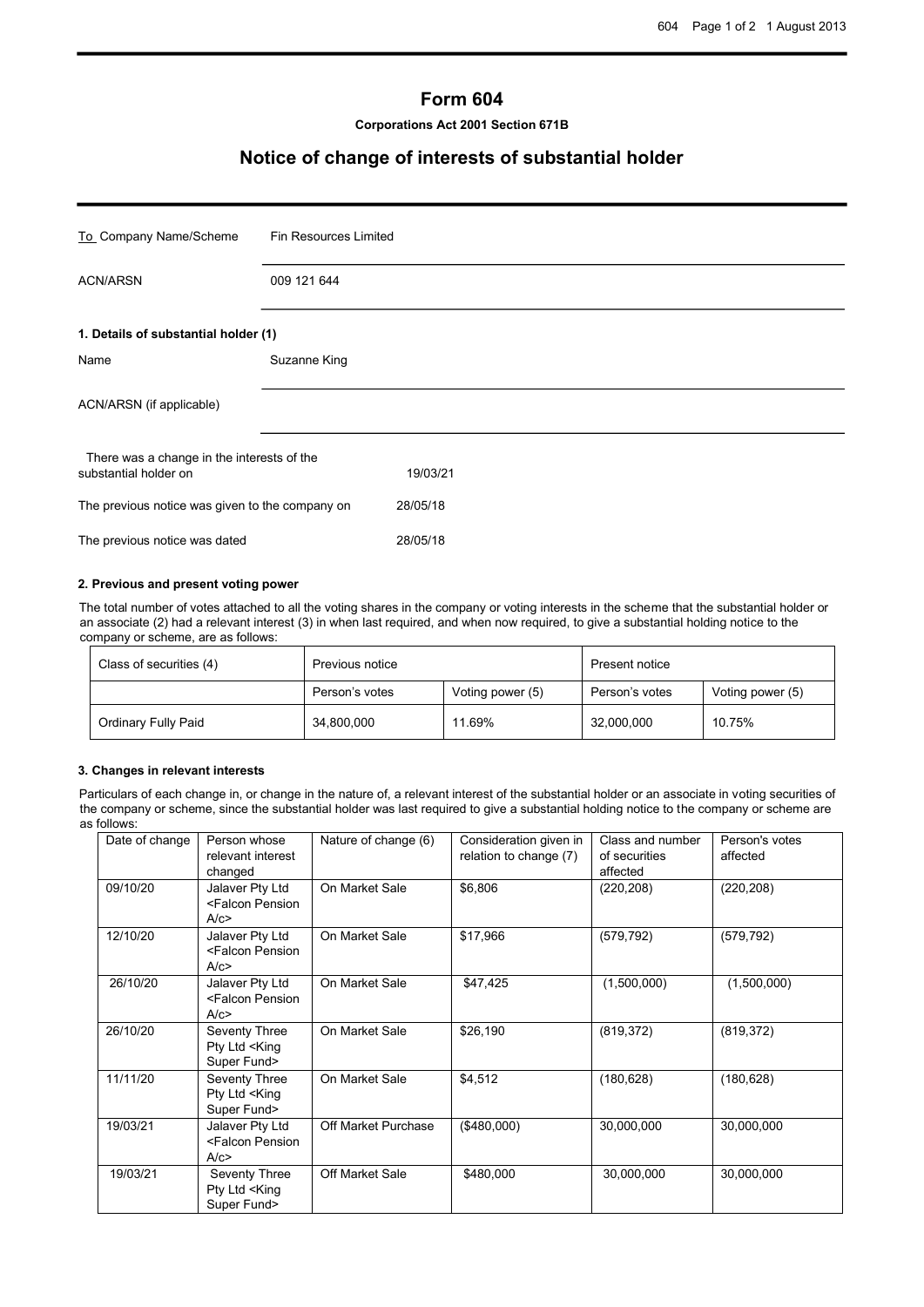#### **4. Present relevant interests**

Particulars of each relevant interest of the substantial holder in voting securities after the change are as follows:

| Holder of<br>relevant<br>interest | Registered holder<br>of securities                                                                                                                                                           | Person entitled to be<br>registered as holder<br>(8)      | Nature<br>relevant<br>οf<br>interest (6) | Class and number<br>of securities | Person's votes |
|-----------------------------------|----------------------------------------------------------------------------------------------------------------------------------------------------------------------------------------------|-----------------------------------------------------------|------------------------------------------|-----------------------------------|----------------|
| Suzanne<br>Margaret               | Seventy Three Pty<br>Ltd <king super<="" td=""><td>Seventy Three Pty Ltd<br/><king fund="" super=""></king></td><td><b>Registered Holder</b></td><td>2.000.000</td><td>2,000,000</td></king> | Seventy Three Pty Ltd<br><king fund="" super=""></king>   | <b>Registered Holder</b>                 | 2.000.000                         | 2,000,000      |
| King                              | Fund>                                                                                                                                                                                        |                                                           |                                          |                                   |                |
| Suzanne<br>Margaret King          | Jalaver Pty Ltd<br><falcon pension<br="">A/c</falcon>                                                                                                                                        | Jalaver Pty Ltd<br><falcon a="" c="" pension=""></falcon> | Registered Holder                        | 30.000.000                        | 30.000.000     |

604 Page 2 of 2 1 August 2013

#### **5. Changes in association**

The persons who have become associates (2) of, ceased to be associates of, or have changed the nature of their association (9) with, the substantial holder in relation to voting interests in the company or scheme are as follows:

| Name and ACN/ARSN (if applicable) | Nature of association |
|-----------------------------------|-----------------------|
| N/A                               |                       |

#### **6. Addresses**

The addresses of persons named in this form are as follows:

| Name                  | Address                                           |
|-----------------------|---------------------------------------------------|
| Suzanne Margaret King | Level 1, 35 Richardson Street, West Perth WA 6005 |
|                       |                                                   |

# **Signature**

print name Suzanne King capacity Beneficial Holder **sign here**

date 23/03/21

### **DIRECTIONS**

- (1) If there are a number of substantial holders with similar or related relevant interests (eg. a corporation and its related corporations, or the manager and trustee of an equity trust), the names could be included in an annexure to the form. If the relevant interests of a group of persons are essentially similar, they may be referred to throughout the form as a specifically named group if the membership of each group, with the names and addresses of members is clearly set out in paragraph 6 of the form.
- (2) See the definition of "associate" in section 9 of the Corporations Act 2001.
- (3) See the definition of "relevant interest" in sections 608 and 671B(7) of the Corporations Act 2001.
- (4) The voting shares of a company constitute one class unless divided into separate classes.
- (5) The person's votes divided by the total votes in the body corporate or scheme multiplied by 100.
- (6) Include details of: